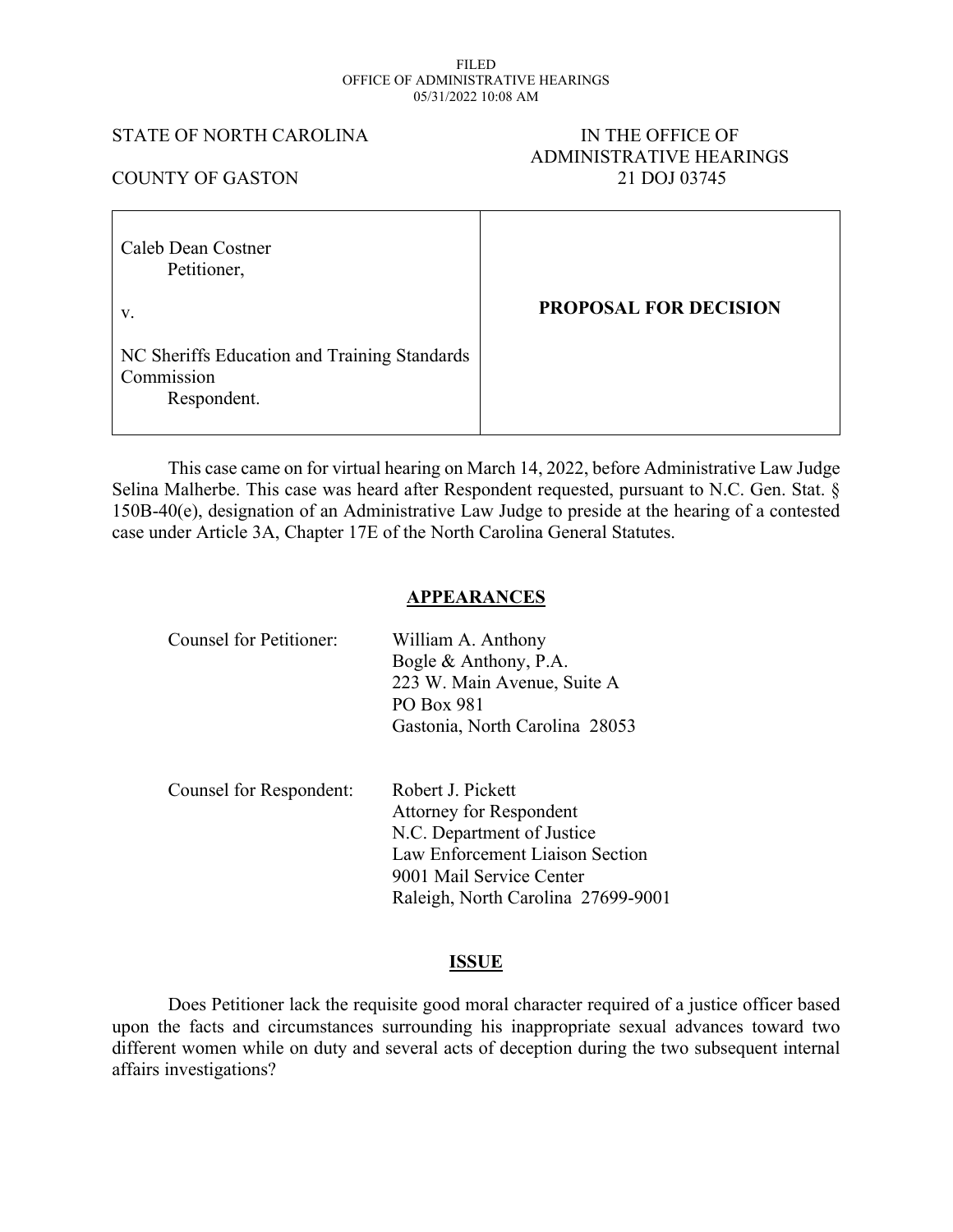#### **RULES AT ISSUE**

12 NCAC 10B .0204(b)(2) 12 NCAC 10B .0301(a)(8) 12 NCAC 10B .205(3)(b)

#### **WITNESSES**

For Petitioner: Sergeant Caleb Dean Costner, Gaston County Sheriff's Office, Petitioner Sheriff Alan Cloninger, Gaston County Captain Monica Becton, Gaston County Sheriff's Office

For Respondent: Dolores Rosario-Ortiz, Private Citizen, victim Alexandria Todd, former Dispatcher, Charlotte-Mecklenburg Police Department, victim Patrol Officer Alisha Ripoll, Charlotte-Mecklenburg Police Department Sergeant J. Johnson, Charlotte-Mecklenburg Police Department Sergeant Adam J. DeGeorge, Internal Affairs, Charlotte-Mecklenburg Police Department

#### **EVIDENCE**

Joint Stipulations: filed on March 4 and 7, 2022.

For Petitioner (P. Ex. ): Exhibit 1 CMPD Step 18-19: Performance Review for Caleb Dean Costner

For Respondent (R. Ex. **\_\_**): Exhibit 1 Request for Administrative Hearing Exhibit 2 Probable Cause Notification Letter Exhibit 3 Officer's Complete History Exhibit 4 Statement by Petitioner Exhibit 5 Forms F-3 and F-4 Gaston County Sheriff's Office Exhibit 6 CMPD 19-1515 Exhibit #2A (photo of victim and cellphone) Exhibit 7 CMPD 19-1515 Exhibit 6 (photo of Caleb Costner) Exhibit 8 CMPD 19-1515 Exhibit 1G (audiorecording, First IA interview, December 3, 2019) Exhibit 9 CMPD 19-1652 Exhibit 1E (audiorecording, Second IA interview, January 4, 2020)

#### **CONTESTED CASE HEARING**

The hearing was held on the Webex virtual platform and audio-recorded. (References herein to the audio-recording of the contested case hearing are cited as "Tr.")

**BASED UPON** careful consideration of the sworn testimony of the witnesses presented at the hearing, the Joint Stipulations, documents and exhibits received and admitted into evidence, and the entire record in this proceeding, the undersigned Administrative Law Judge makes the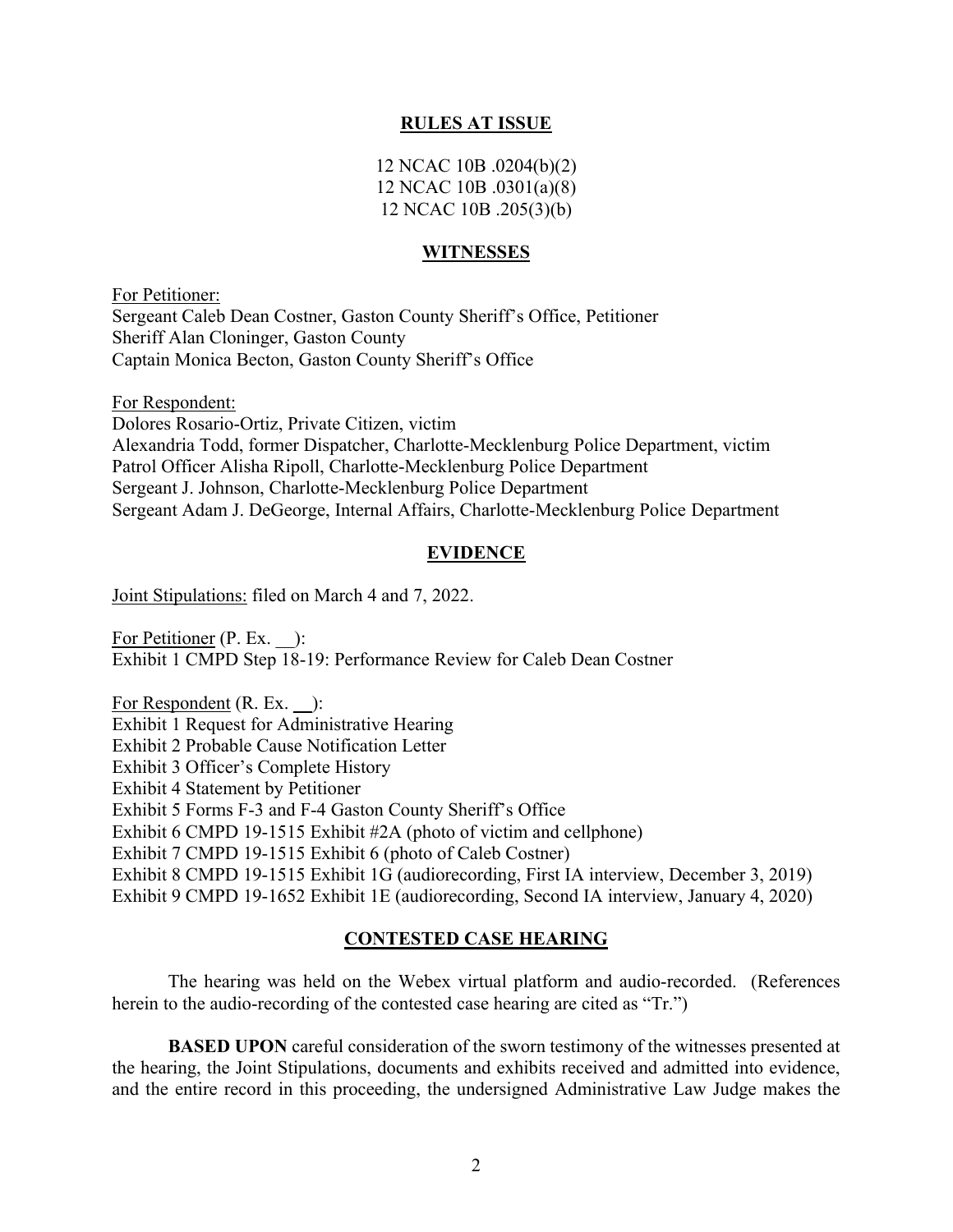following FINDINGS OF FACT. In making the FINDINGS OF FACT, the undersigned Administrative Law Judge has weighed all the evidence and has assessed the credibility of the witnesses by taking into account the appropriate facts for judging credibility, including, but not limited to, the demeanor of the witness, any interests, bias, or prejudice the witness may have, the opportunity of the witness to see, hear, know or remember the facts or occurrences, about which the witness testified, whether the testimony of the witness is reasonable, and whether the testimony is consistent with all other believable evidence in the case.

## **FINDINGS OF FACT**

1. Both parties are properly before this Administrative Law Judge, in that jurisdiction and venue are proper, both parties received notice of hearing, and that the Petitioner received by certified mail, the proposed denial letter, mailed by Respondent, the North Carolina Sheriffs' Education and Training Standards Commission (hereinafter "the Commission"), on July 19, 2021. (R. Ex. 2; Joint Stipulation.)

2. The Commission has the authority granted under Chapter 17E of the North Carolina General Statutes and Title 12 of the North Carolina Administrative Code, Chapter 10B, to certify sheriffs and to revoke, suspend, or deny such certification under appropriate circumstances with valid proof of a rule violation. (Joint Stipulation.)

3. Petitioner is an applicant for justice officer certification with the Gaston County Sheriff's Office. (Joint Stipulation.)

4. Petitioner previously held certification through the North Carolina Criminal Justice Education and Training Standards Commission as an officer with the Charlotte-Mecklenburg Police Department (CMPD) from June 1, 2017 to January 9, 2020. He transferred to the Gaston County Sheriff's Office in 2020. He had four years of prior law enforcement experience at other agencies. (R. Ex.  $3 & 5$ )

5. Petitioner's performance reviews and other evidence presented at the hearing show that Petitioner was considered a good officer by his employers and appeared to perform at least most of the duties of his position well. (P. Ex. 1)

## Events of November 21-22, 2018

6. On or about the evening of November 21, 2018 and into the early morning hours of November 22, 2018, Petitioner took a newly-hired dispatcher with CMPD, Alexandria Todd, as a ride-along passenger as part of her 911 training. (Tr. 0:28:54-29:50)

7. Early in the ride-along, Petitioner asked Officer Todd to follow him on Instagram because he posted a lot of community information about police work. He then began to ask Todd a line of personal questions that became inappropriate related to her relationship status, such as her willingness to cheat on her boyfriend. Petitioner also talked about himself: that because he was a police officer, he could "get any woman that he wanted" because "girls like police officers"; how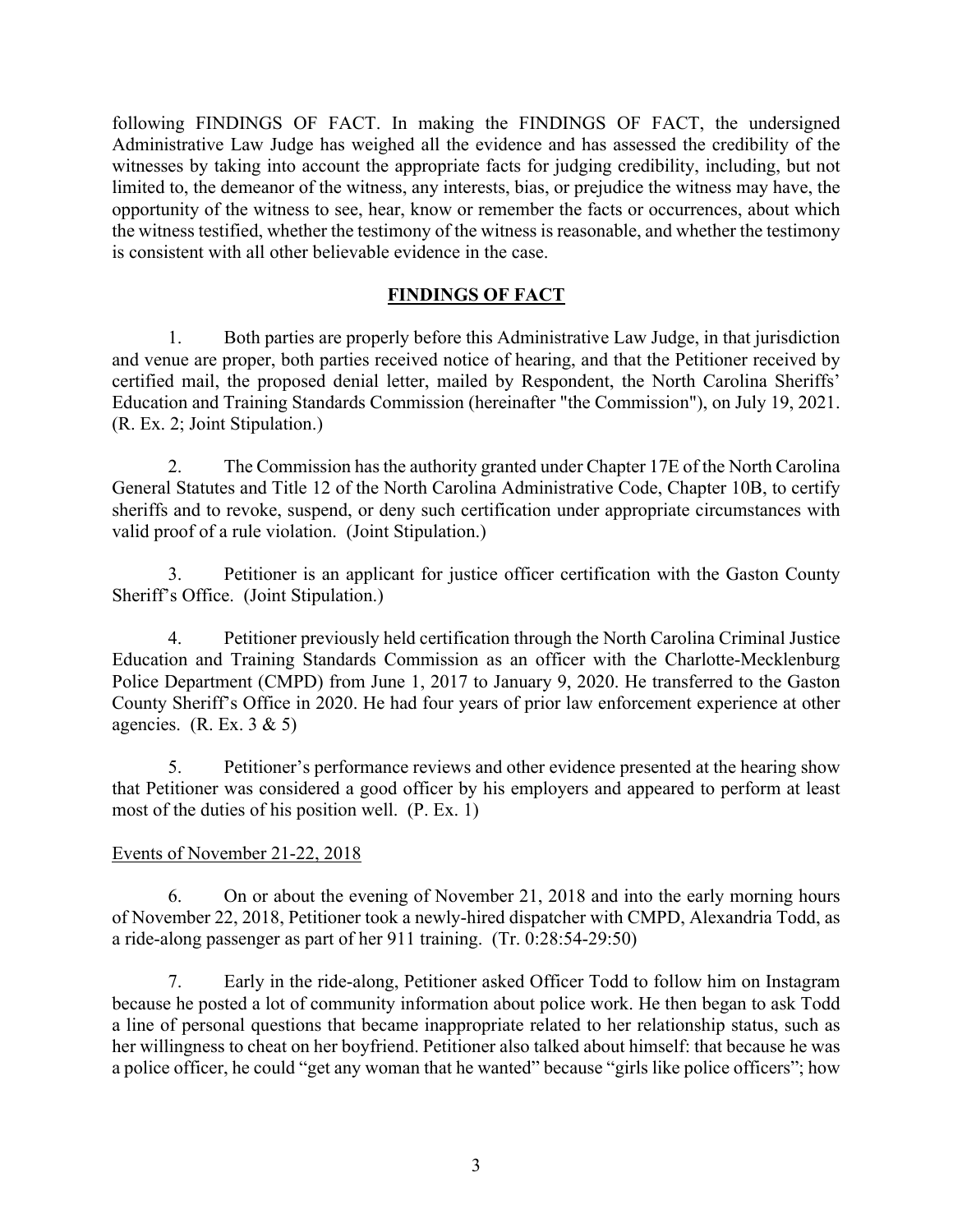he had previously cheated on his wife; and alluded to having sex while in uniform on multiple occasions. This conversation made Officer Todd "pretty uncomfortable". (Tr. 0:30:20–0:31:20)

8. During the ride-along, Petitioner became involved in the pursuit of a robbery suspect who was believed to be armed because there was insufficient available backup for the primary officer. Petitioner's participation in the pursuit was against department policy because he had a ride-along passenger. When Petitioner arrived at the stop scene after the pursuit, he parked his car around the side of a gas station in an effort to keep Officer Todd out of sight and approached the stop scene on foot. (Tr. 0:32:55–0:33:20)

9. After this incident, Petitioner told Officer Todd that he would take her back to the team office because he would be working on the paperwork all night and there would not be much to do. Instead, he took a turn down a dark road towards a vacant parking lot that was poorly lit with no houses or people around. (Tr. 0:33:55–0:35:00) Petitioner parked and turned off the lights to the patrol car and said something to the effect of "I showed you a good time tonight, I think you should show me something in return." Officer Todd took this to be a sexual advance and was "very uncomfortable". When Officer Todd told him she was not interested, Petitioner replied to the effect of "come on, I got in trouble for you tonight, you owe me something." (Tr. 0:35:00– 0:36:18) When Officer Todd said no again, Petitioner turned on the car and went back to the station. (Tr. 0:36:20–0:36:28)

10. At headquarters, Officer Todd spoke to her trainer about Petitioner's behavior during the ride-along, but decided not to file a complaint because she was a new employee at the department and because Petitioner never touched her, she thought it would not matter to anybody. (Tr. 0:36:29-37:40) She later provided a statement about the pursuit incident as part of an internal affairs investigation which was positive and supportive of Petitioner's conduct during the pursuit because she agreed with Petitioner's decision to engage in the pursuit. (Tr. 0:37:43-38:38)

## Events of November 30, 2019

11. On or about November 30, 2019, Petitioner responded to a domestic disturbance call from Dolores Rosario-Ortiz at her residence on Spanish Quarters Circle, Charlotte, NC. Officer Alicia Ripoll served as the backup officer on this call. (Tr. 0:42:35-46)

12. Ms. Rosario-Ortiz is from Mexico and has lived in Charlotte for many years. She understands English but has a more limited ability to speak English. (Tr. 0:4:53-5:13) She called 911 because her estranged husband was inside her apartment, they had had a bad argument, and he was refusing to leave. (Tr. 0:06:30-08:18)

13. Petitioner and Officer Ripoll got the husband to leave the apartment and then both officers left.

14. Petitioner claimed that after they left the apartment, Officer Ripoll told him that Ms. Rosario-Ortiz had been "coming on" to him. (R. Ex. 8, 10:30–11:45, 26:00–26:10)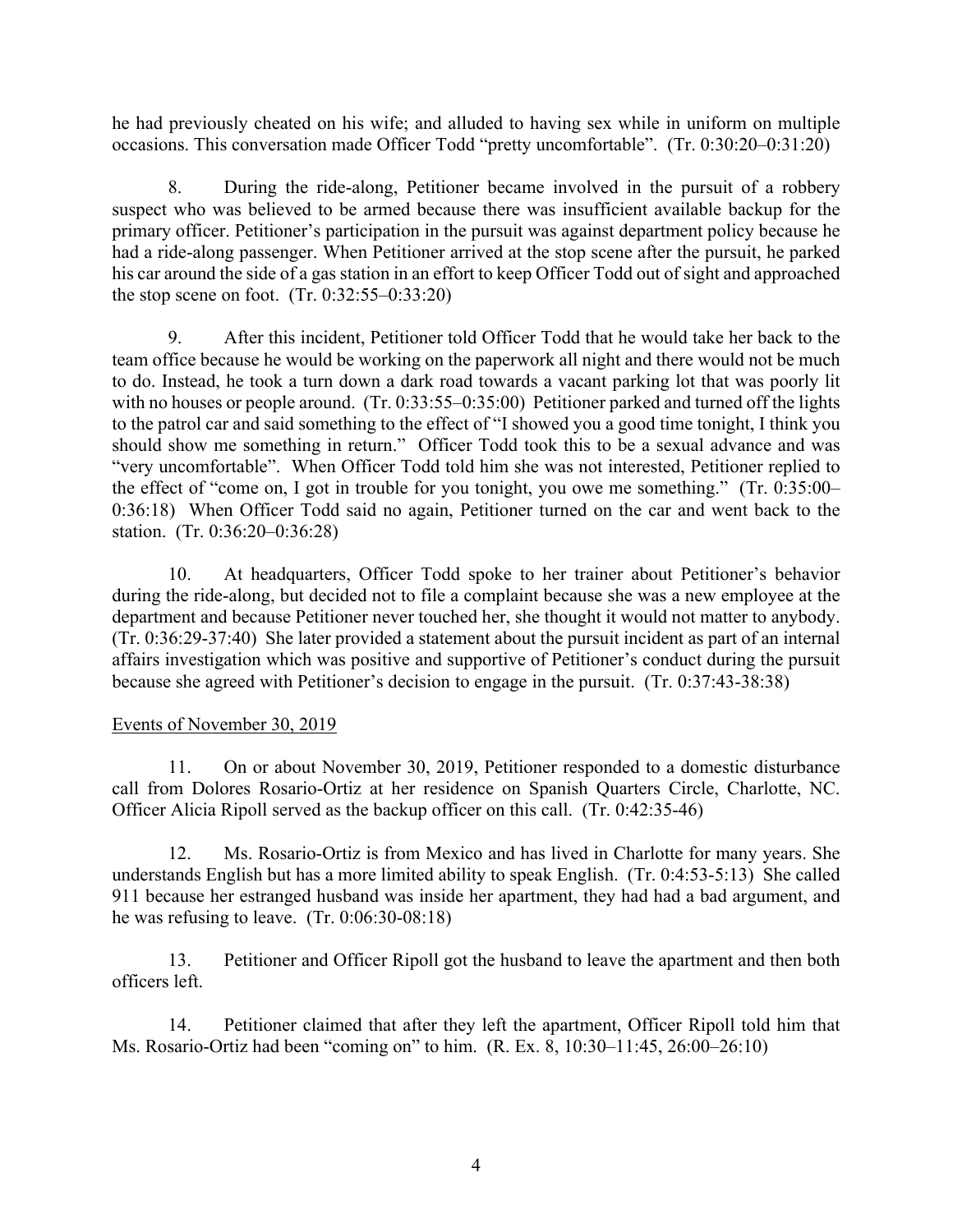15. Officer Ripoll specifically denies that she ever made this or any similar comment. (R. Ex. 8, 10:30–11:45)

16. Officer Ripoll did not observe anything that would have indicated any interest by Ms. Rosario-Ortiz toward Petitioner. She did not observe Ms. Rosario-Ortiz act in any way that was "flirtatious" and she did not suggest to Petitioner that Ms. Rosario-Ortiz was flirting with him.  $(Tr. 0:42:47-46:33)$ 

17. Officer Ripoll thought Petitioner stayed behind in his patrol car to complete the paperwork on the call.  $(R. Ex. 8, 10:30-11:45, 26:00-26:10)$  She specifically denies that there was any legitimate reason to return to Ms. Rosario-Ortiz's apartment. (Tr. 0:46:36)

18. Petitioner returned to Ms. Rosario-Ortiz's apartment where he used a "spoofing app" commonly used by officers to conceal their real phone number, to call Ms. Rosario-Ortiz and had her come to the door of her apartment. (Tr. 1:08:50-1:10:16) He asked her several inappropriate questions including asking her to have sex. (Tr. 1:017:14)

19. Ms. Rosario-Ortiz was intimidated because Petitioner was a police officer and she did not feel that she could say no to him. (Tr. 0:13:56-15:01) Even though she was not interested, she agreed that he could return the next day to have sex so that he would leave. (Tr. 0:06:42- 20:55)

20. After Petitioner left her apartment, Ms. Rosario-Ortiz called CMPD to complain about Petitioner's actions. (Tr. 0:22:15-43) This resulted in a supervisor call for her address being entered into the dispatch system which usually indicates some sort of complaint has been received.

21. Ms. Rosario-Ortiz also contacted her estranged husband because she did not know what to do and was concerned about Petitioner's actions.

22. After leaving Ms. Rosario-Ortiz's apartment, Petitioner called his on-duty supervisor, Sergeant Johnson, to request permission to start his shift at a later time the next day. (Tr. 0:54:01-39)

23. Sergeant Johnson received the supervisor call later that evening. Before he responded to the call, Petitioner heard that a supervisor call had been made from Ms. Rosario-Ortiz's address and contacted Sergeant Johnson to request information about it. Although Sergeant Johnson had not given him any details about the complaint, Petitioner commented "I don't do things like that", claimed that Ms. Rosario-Ortiz had touched him inappropriately and that Officer Ripoll could corroborate his story. A CMPD dispatcher also contacted Sergeant Johnson to advise him that Petitioner had contacted the dispatch office to get more information about the supervisor call. (Tr. 54:40-59:15)

24. Petitioner also contacted Officer Ripoll and seemed concerned about the supervisor call. (Tr. 0:47:00-48:10)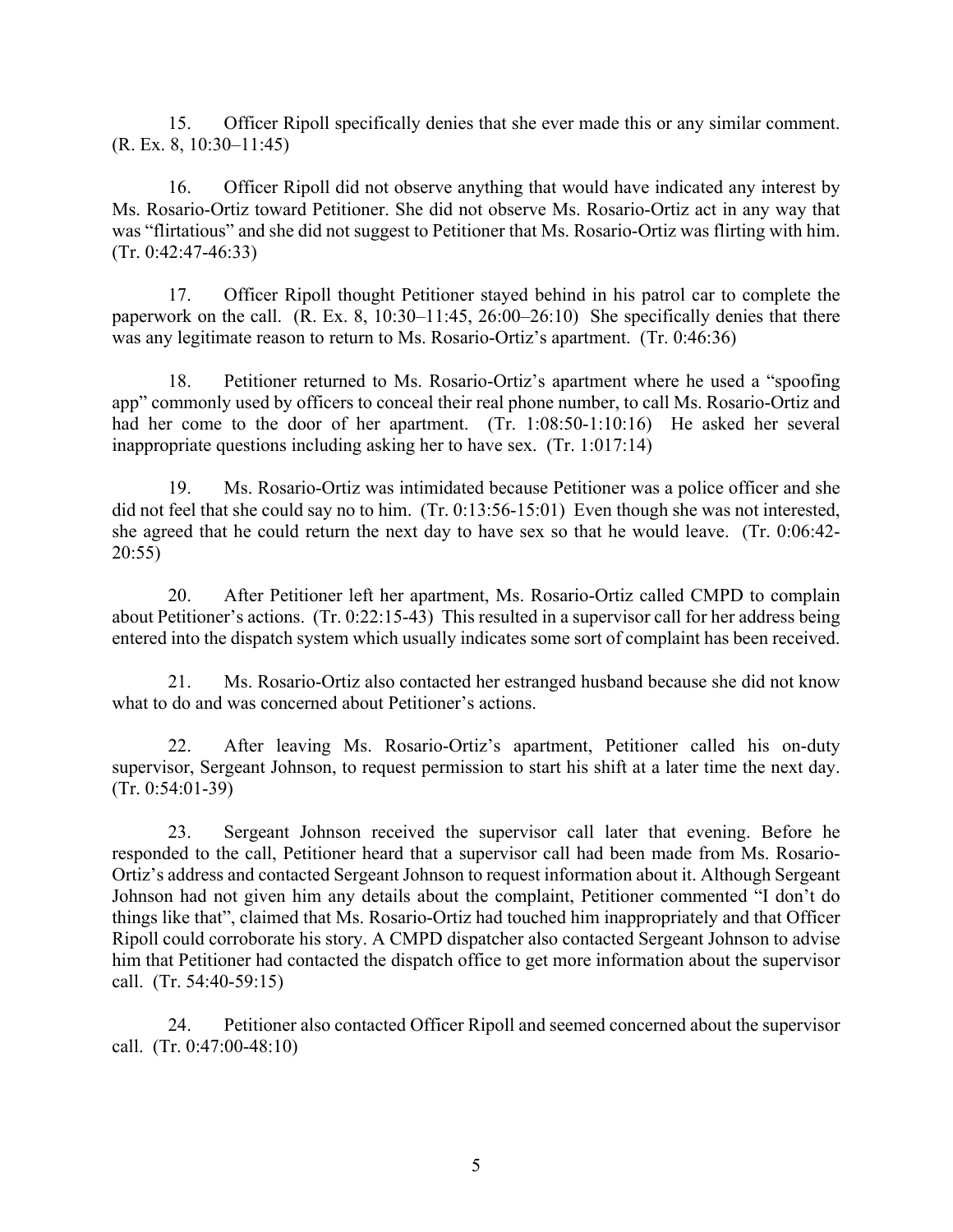25. Sergeant Johnson responded to the supervisor call with Sergeant Torres, a bilingual officer, and discussed with Ms. Rosario-Ortiz her complaint. She told them about the earlier call and Petitioner asking her to have sex with him. She identified a photo of Petitioner and showed them her cellphone call log with Petitioner's calls. (Tr. 0:22:18-24:04)

26. Petitioner canceled his request for time off the next day.

## First Internal Affairs Investigation

27. Sergeant DeGeorge conducted an internal investigation into the allegation of unbecoming conduct that after responding to a domestic disturbance call, Petitioner returned and asked the victim inappropriate questions in an attempt to get her to have sex with him. (Tr. 0:03:57-05:19).

28. Sergeant DeGeorge interviewed Sergeant Johnson, Sergeant Torres, Officer Ripoll, Ms. Rosario-Ortiz and Petitioner. (Tr. 1:06:01)

29. Ms. Rosario-Ortiz identified Petitioner from a photograph. (R. Ex. 7; Tr. 1:06:42)

30. Sergeant DeGeorge took a photograph of Ms. Rosario-Ortiz with her cellphone call log showing that Petitioner had called her. (R. Ex. 6)

31. Sergeant DeGeorge interviewed Officer Ripoll and took her statement about the domestic disturbance call for service. She denied telling Petitioner that Ms. Rosario-Ortiz had flirted with him. (Tr. 0:48:08-49:05) She did not observe Petitioner acting inappropriately toward Ms. Rosario-Ortiz during the call. (Tr. 0:51:30-37)

32. On December 3, 2019, Petitioner was interviewed by Sergeant DeGeorge and Sergeant Gibbs which was audio-recorded. (Petitioner's Exhibit 8)

33. Initially, Petitioner maintained that: Officer Ripoll "seems satisfied with what we're telling" Ms. Rosario-Ortiz (R. Ex. 8, 0:08:33-36); he had done nothing wrong and that Ms. Rosario-Ortiz had made inappropriate sexual advances by grabbing his arm in a "flirtatious way" and made him "uncomfortable" with her advances and that she "grabbed me … and … it was not appropriate." (R. Ex. 8, 09:31-58  $& 11:04$ ) He also said that Officer Ripoll told him after leaving that Ms. Rosario-Ortiz "flat wanted him". (R. Ex. 8, 11:12-26)

34. Petitioner then claimed that after he started filling out paperwork in his car, he realized his name tag was missing and that he returned to the apartment. Ms. Rosario-Ortiz invited him into the apartment, but he did not enter because he was uncomfortable. He later found the name tag under the stairs outside. He called Ms. Rosario-Ortiz two times using a call spoofing app to call her to make sure her husband had not returned. An hour later, he heard a supervisor call for her address. Petitioner called Officer Ripoll about the supervisor call and his concerns that Ms. Rosario-Ortiz's behavior and "initiation stuff" meant that there would be trouble for him. (R. Ex. 8, 9:30–19:25).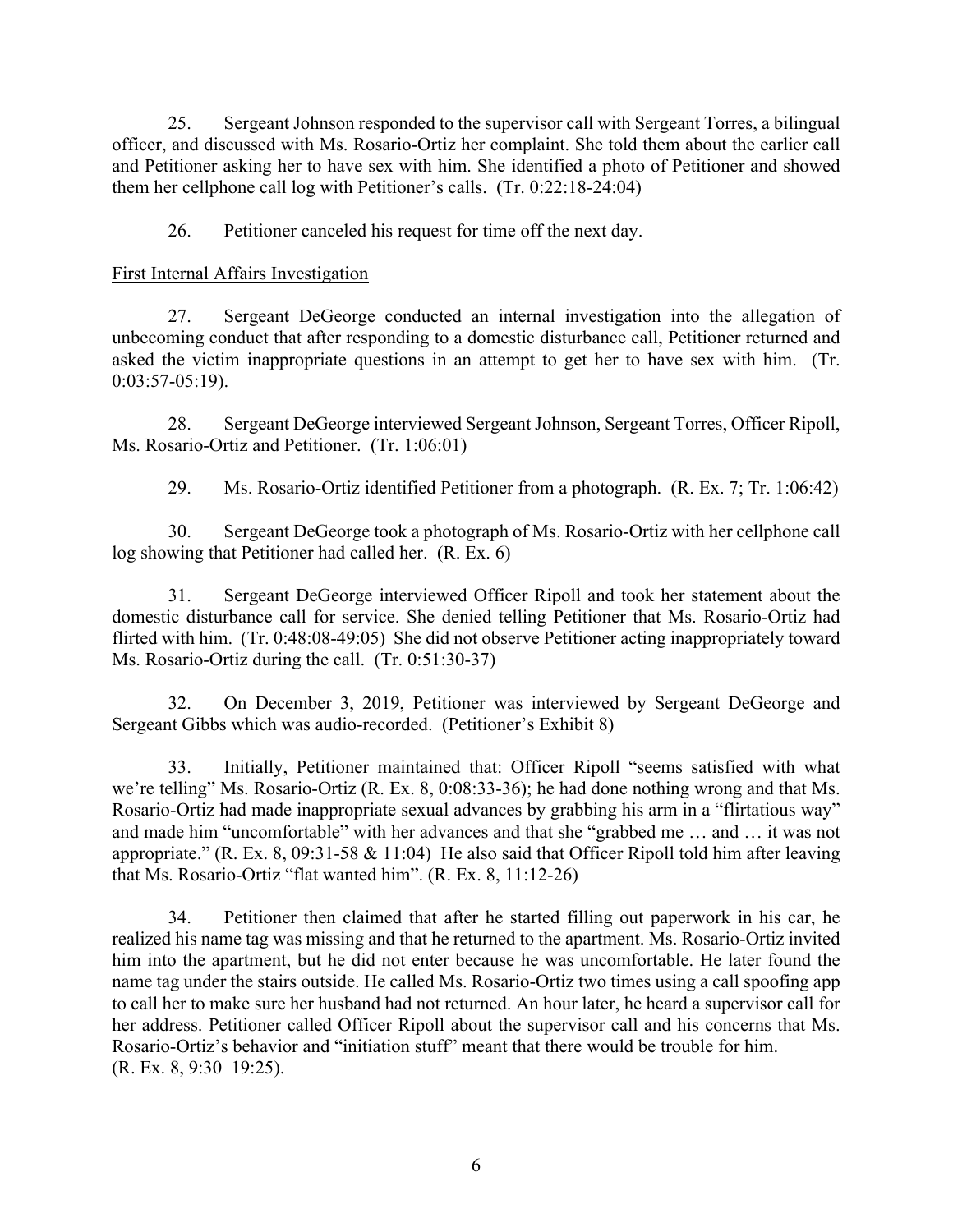35. Sergeant DeGeorge questioned Petitioner about asking to come in late the next day. (R. Ex. 8, 21:30–23:00) Petitioner claimed that he asked to change his schedule because his father had called him and asked for help fixing the water heater before church. Petitioner also commented on the age difference between Ms. Rosario-Ortiz and her husband and opined it as a reason for her touching him because Petitioner "would be more her type." (R. Ex. 8, 25:30-26:30)

36. Sergeant DeGeorge asked for consent to look at Petitioner's cellphone, then used the call log on it to point out that the alleged call from his father about the water heater did not happen. (R. Ex. 8, 0:26:45–29:20 & 1:15:00-1:16:15.)

37. Petitioner then admitted that after Officer Ripoll left, he returned to Ms. Rosario-Ortiz's apartment; that he told Ms. Rosario-Ortiz that he was having issues at home; that he asked her if she would mind if he took her out some time; that she said she liked younger guys; that they arranged a time to go out; and that he asked for a hug and left after receiving two. He claimed that this was the "God's honest truth". (R. Ex. 8, 29:15–30:45)

38. Petitioner vehemently and repeatedly denied asking Ms. Rosario-Ortiz to have sex with him and stated that he only asked her if she had a bedroom. (Res. Exh. 8, 30:45–32:30, 37:00- 38:34)

39. During his interview of Petitioner, Sergeant DeGeorge assessed Petitioner's language as lying. (Tr. 1:24:02-1:24:41)

40. Sergeant DeGeorge confronted Petitioner with the fact that after the conversation with Ms. Rosario-Ortiz, he requested time off from Sergeant Johnson and then later cancelled his request. (R. Ex. 8, 32:30-33:33)

41. After Sergeant DeGeorge confronted him with the significance of deception and discrepancies in his story, Petitioner admitted to asking Ms. Rosario-Ortiz to have sex with him. (R. Ex. 8, 39:25–40:50 & 47:10-39)

42. Petitioner also admitted to prior acts of extramarital sexual misconduct with multiple women he had met while on duty. (R. Ex. 8, 43:00)

43. At the end of the interview, Petitioner made the statement that "I made a grave mistake and I have done nothing but try to be the best person, officer, for kids, community beyond that I had a moment … I shouldn't have had. I'm sorry." (R. Ex. 8, 46:06-44)

44. Petitioner resigned from CMPD before this internal affairs investigation was concluded.

45. When Officer Todd heard about the internal affairs investigation of Petitioner for his actions toward Ms. Rosario-Ortiz, she felt obligated to come forward and provide details of Petitioner's behavior toward her which initiated a separate internal affairs investigation of Petitioner. (Tr. 0:38:43-39:43)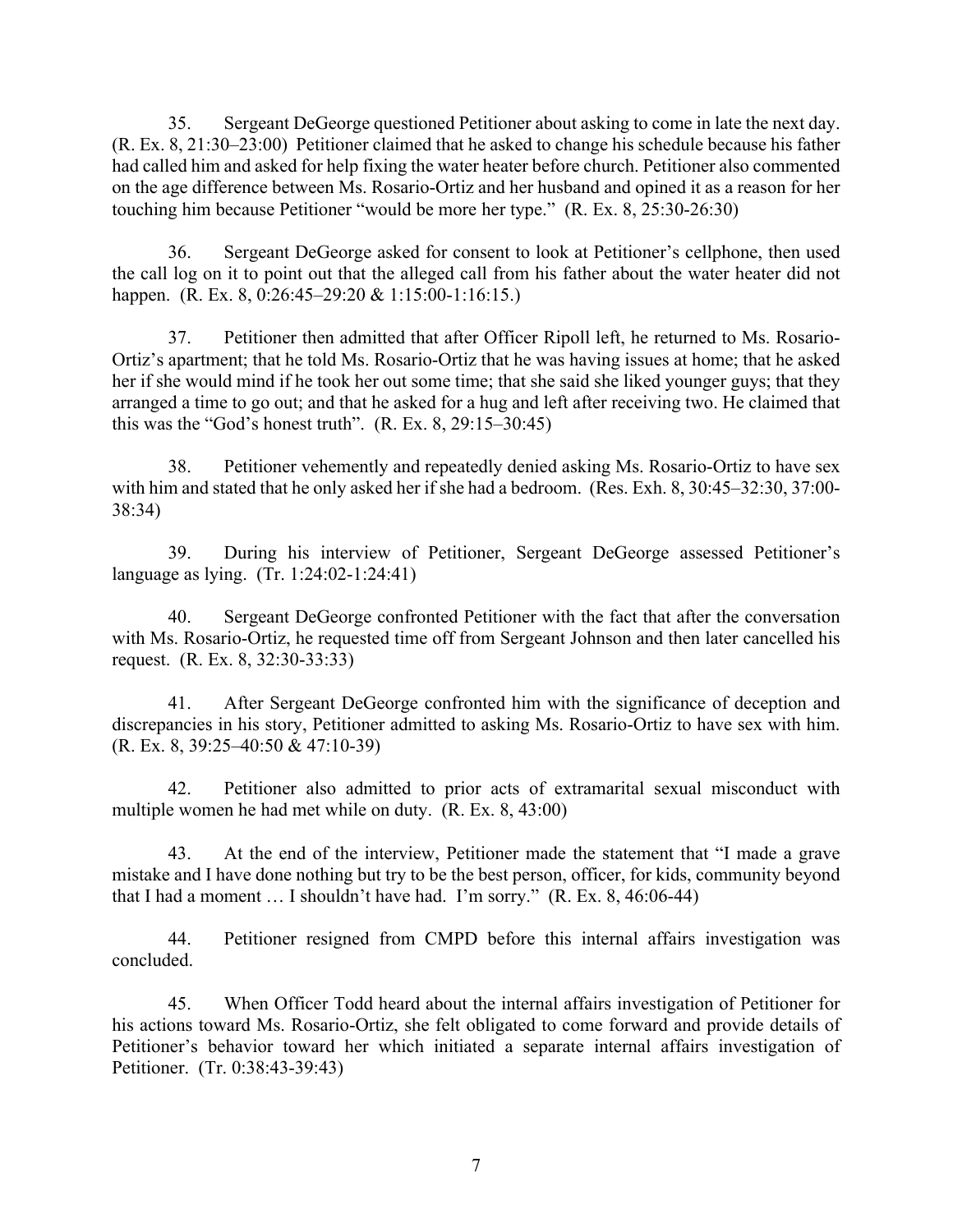#### Second Internal Affairs Investigation

46. On January 3, 2020 and before the effective date of his resignation from the CMPD, Petitioner was interviewed a second time by Sergeant DeGeorge and Sergeant Gibbs concerning allegations of harassment and conduct unbecoming made by Officer Todd. (R. Ex. 9)

47. After he was confronted about his untruthful statements, Petitioner admitted that he was not truthful during the first internal affairs interview. (R. Ex. 9, 0:7:42-8:25)

48. Petitioner discussed the ride-along with Officer Todd: he said that she was nice and that he may have mentioned something about having some issues at home; he asked her if she had a boyfriend, but he did not remember talking about cheating on his wife, but he may have; he claimed to not remember what happened after the pursuit or what they talked about; he may have been "flirtatious"; and about dropping her off at the police station. (R. Ex. 9, 17:25–23:10)

49. Sergeant DeGeorge confronted Petitioner over CAD records which provided location information and showed that he had parked in an area away from the station. Petitioner stated that this area is a business park where he would go when he did not want to be bothered while on duty. (R. E. 9, 23:10–24:42)

50. Petitioner vehemently denied that he had said to Officer Todd, "I'm probably going to get in trouble for this, now what are you going to do for me." Sergeant DeGeorge reminded Petitioner that he had made the exact same kind of denial concerning the Rosario–Ortiz incident and reminded him about the consequences of deception and various evidence contradicting his story. (R. Ex. 9, 9:14-30:31)

51. Petitioner then claimed he was "very remorseful for what [he] did." (R. Ex. 9, 30:31-34)

52. Petitioner expressed a lack of knowledge about why Officer Todd requested to end the ride-along early. (R. Ex. 9, 38:47-41:30)

53. Toward the end of the interview, Petitioner admitted that: "I lied to you about Spanish Quarters" and then remembered asking Ms. Rosario-Ortiz to have sex. (R. Ex. 9, 48:26- 40)

54. Petitioner admitted to having extramarital sex with three other women whose names he did not remember that he had met while on duty while employed by CMPD. (R. Ex. 9, 49:16– 54:30)

## Petitioner's Written Statement, dated March 23, 2021

55. After he was hired by the Gaston County Sheriff's Office (GCSO) and had applied for certification as a justice officer with the Commission, Petitioner provided a written statement to the Commission in which he discusses his departure from CMPD and the subject incidents of both CMPD internal affairs investigations. (R. Ex. 4)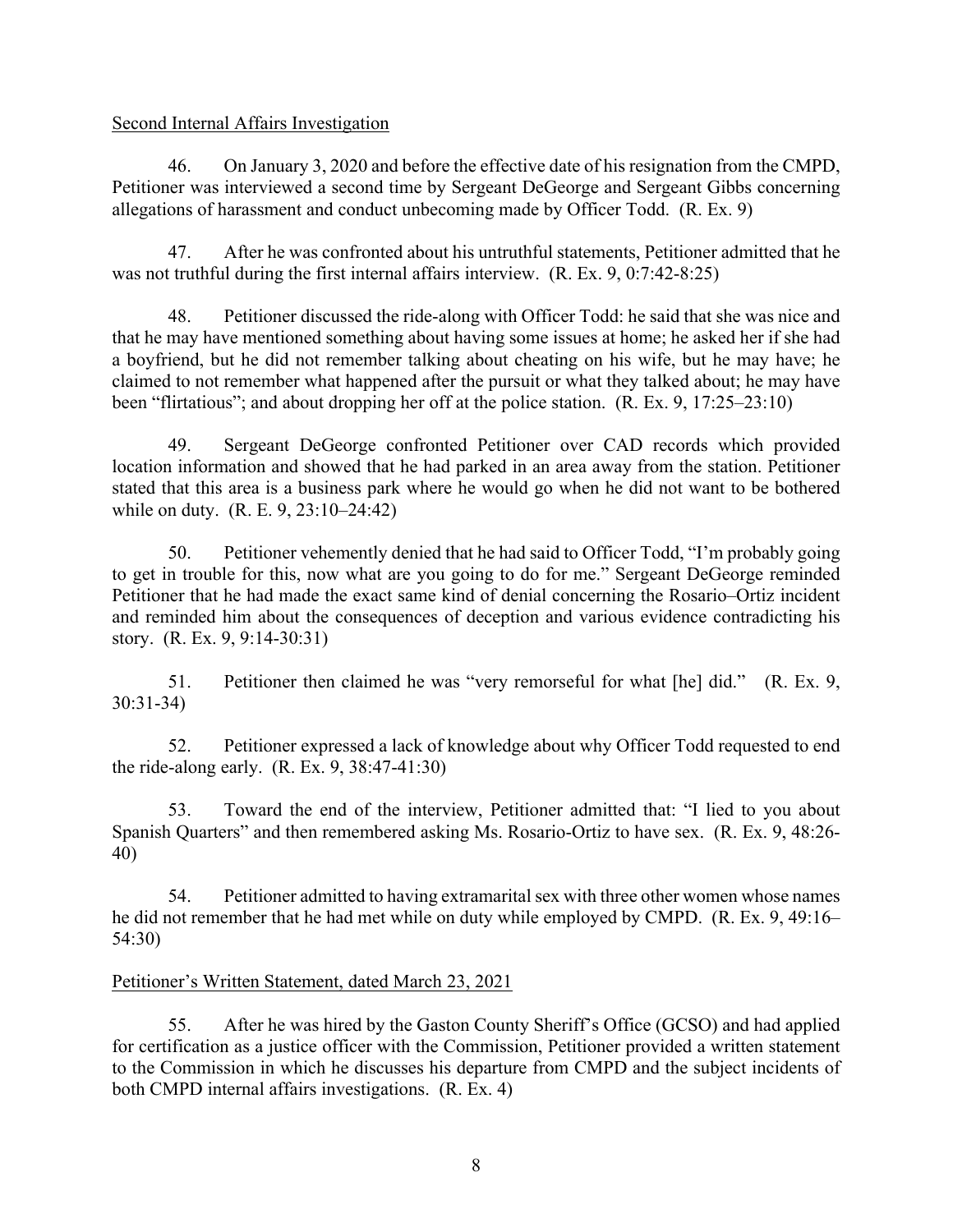56. Concerning his departure from CMPD, Petitioner states that "I simply resigned under my own decision from no other influence or pressures from within the department after I was offered a Deputy Sheriff position with the Gaston County Sheriff's Office." (R. Ex. 4, p. 1)

57. Concerning the incident involving Ms. Rosario-Ortiz, Petitioner claims "she was being flirtatious and had some form of interest in me." He describes leaving her apartment with Officer Todd, then returning to her apartment and Ms. Rosario-Ortiz "being flirty" and him asking "if she would like to hang out  $\ldots$  would she like to screw." (R. Ex. 4, p. 1)

58. Concerning the first internal affairs interview, Petitioner admitted that he initially denied the allegation that he had asked Ms. Rosario-Ortiz for sex. (R. Ex. 4, p. 2)

59. Concerning the incident involving Officer Todd, Petitioner denied that he "had ever came [sic] on the [sic] any of them in a sexual manner." He wrote: "Questions I kept asking myself was why would a female who accused me of coming on to her in any type of sexual manner ask me to go out for drinks after a supposed incident like that?" (R. Ex. 4, p. 2)

60. Officer Todd denies ever inviting Petitioner to have drinks with a group of dispatchers after work. (Tr. 0:37:30-37:37)

61. Subsequently, by letter dated July 19, 2021, the North Carolina Sheriffs' Education and Training Standards Commission found probable cause to deny Petitioner's justice officer certification on the ground that he lacked the good moral character required of all justice officers. (R. Ex. 2)

## Contested Case Hearing

62. Ms. Rosario-Ortiz testified that this incident was the first time in 20 years that she has called the police. (Tr. 0:17:19-18:20) She felt "disappointed and deceived" because she had called the police because of a problem with her husband and then was approached by a police officer. (Tr. 0:18:21-20:32)

63. Ms. Rosario-Ortiz was a credible witness. Her testimony was consistent with her previousstatements, and with other credible evidence and testimony presented, and is given greater weight.

64. Gaston County Sheriff Alan Cloninger and Captain Monica Becton spoke glowingly of Petitioner's work since joining the GCSO. They spoke well of Petitioner's character and believe he will be an asset moving forward. In his two years with the GCSO, Petitioner has been promoted to the rank of sergeant.

65. Sheriff Cloninger's knowledge concerning the events that resulted in the CMPD internal affairs investigations comes from review of the summary that the GCSO Internal Affairs Department made from their review of the CMPD Internal Affairs files. He has not personally reviewed any of the CMPD internal affairs investigation records. (Tr. 01:48:30-1:58:00)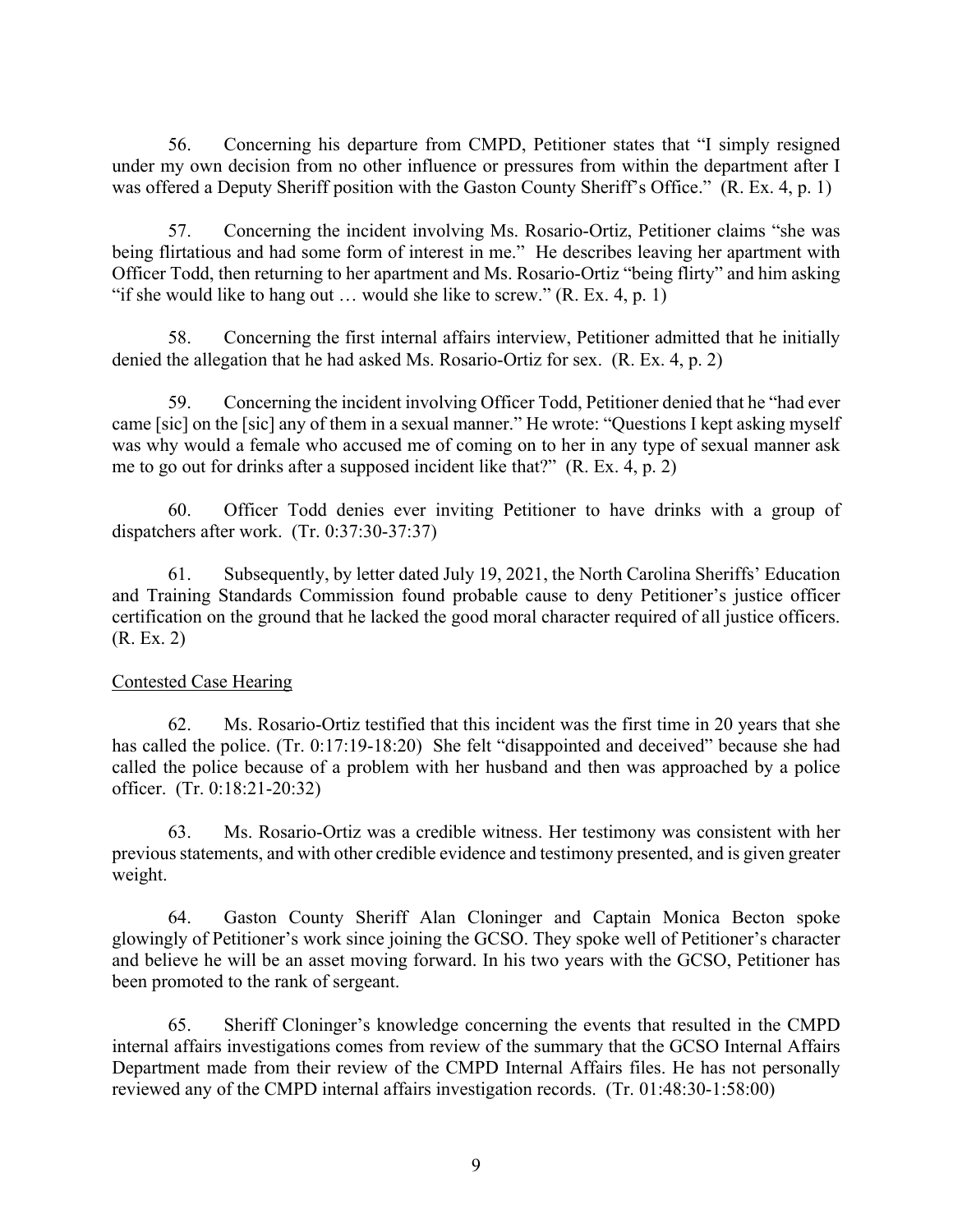66. Captain Becton's knowledge concerning the events is based upon Petitioner's statements and his admission of untruthfulness. (Tr. 0:41:32-44:46) She has not reviewed any information from either the CMPD or the GCSO Internal Affairs Departments. She has not observed any "inappropriate things" and believes Petitioner has learned from his mistakes. (Tr. 01:44:47-48:30)

67. Sheriff Cloninger and Captain Becton are credible witnesses concerning Petitioner's performance and conduct at the GCSO.

68. Sergeant Johnson, Officer Todd and Officer Ripoll were credible witnesses whose testimony was consistent with all other credible evidence and is given greater weight.

69. Sergeant DeGeorge's testimony was consistent and credible concerning the Petitioner's conduct and statements in interviews at CMPD, consistent with other credible evidence and testimony presented and is given great weight.

70. Petitioner testified on his own behalf:

- Denies telling Officer Todd that the "uniform gets women" (Tr. 0:2:20);

- Admits he "had sex with women he met while on duty" (Tr. 0:2:20-21);

- Admits not being truthful during the first internal affairs investigation and that he lied to Ms. Rosario-Ortiz about losing his name tag (Tr. 0:2:21);

- States he did not want to leave the CMPD until after the first internal affairs investigation began (Tr. 0:2:26);

- Admits saying inappropriate things to Officer Todd but it was his expectation that she would object.

 $(Tr. 0:2:20-29:0)$ 

71. Upon questioning by the Undersigned, Petitioner admitted his fault in his poor conduct toward Ms. Rosario-Ortiz. (Tr. 2:30:57-2:31:55) He also stated that in the past, he was too "prideful" to get help, but now he has the support of his wife and pastor and that "his wife is analyzing" him daily and that he does not deserve the opportunity to be a law enforcement officer, that it "can be stricken" from him and that he "is under a microscope" because of "one decision." (Tr. 2:34:20-2:36:30)

72. The Undersigned finds the following untruthful written statements by Petitioner:

- During the first internal affairs interview by Sergeant DeGeorge and Sergeant Gibbs, Petitioner was untruthful when he denied asking Ms. Rosario-Ortiz to have sex with him. - In his written statement, Petitioner was untruthful when he denied making inappropriate and sexual advances toward Ms. Rosario-Ortiz.

- In his written statement, Petitioner was untruthful when he claimed that his resignation from CMPD was not influenced by pressures within the department when he knew that he was being investigated by Internal Affairs.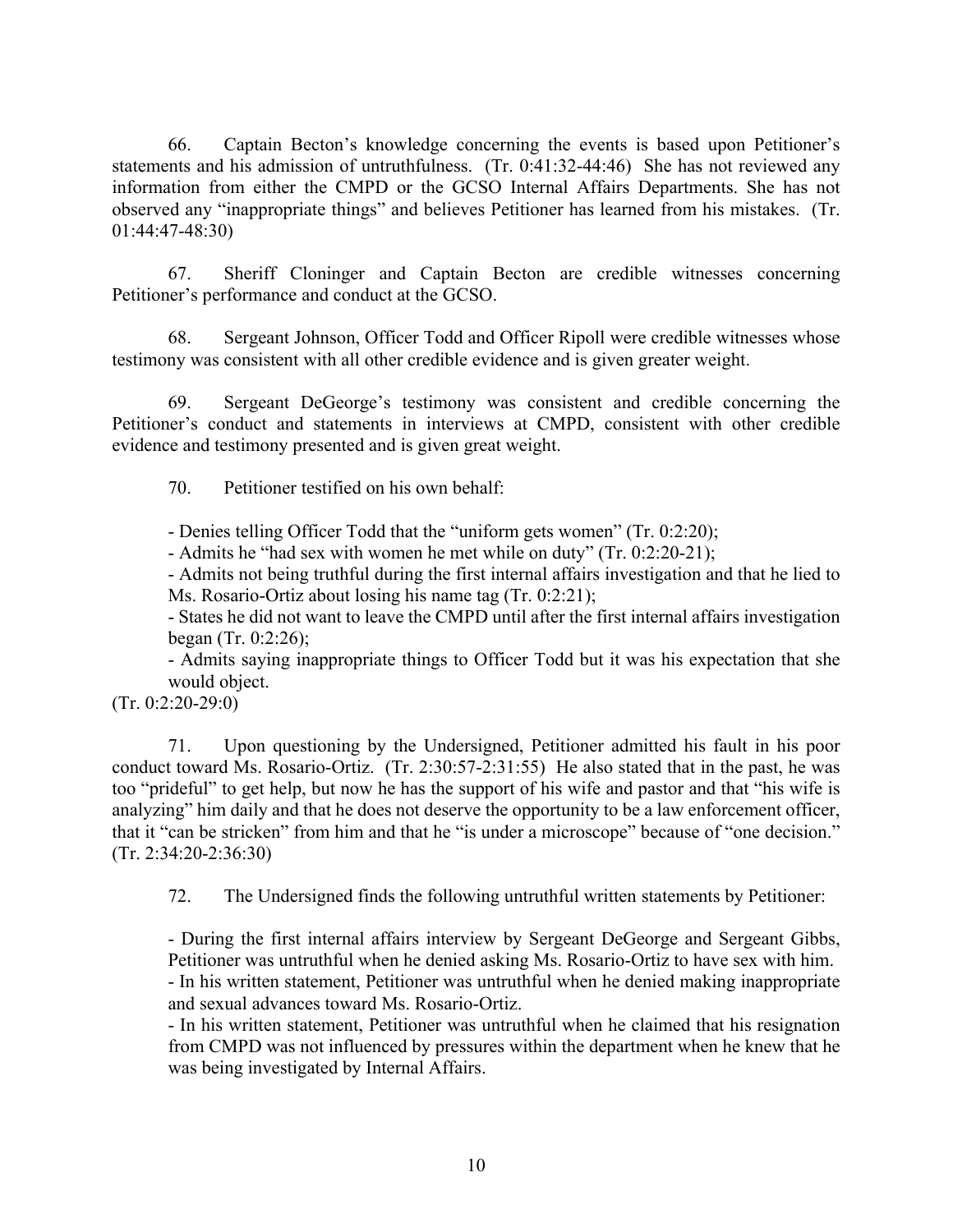- Petitioner was untruthful every time that he asserted Ms. Rosario-Ortiz was "flirtatious" with him or had touched him.

73. The Undersigned finds that Petitioner's poor conduct was not a single bad decision or act, but, rather, a series or pattern of bad actions or decisions.

74. The Undersigned finds that the Petitioner's conduct toward Ms. Rosario-Ortiz and Officer Todd, and his extramarital conduct with women he has met while on duty, demonstrate a lack of good moral character.

75. The Undersigned finds that the untruthfulness of Petitioner in the CMPD internal affairs interviews and in his written statement to the Commission, and his lack of complete candor with superior officers at the GCSO is further evidence of a lack of good moral character.

76. The Undersigned finds that the Petitioner lacks the good moral character required for justice officer certification in North Carolina.

## **CONCLUSIONS OF LAW**

1. The parties are properly before the undersigned Administrative Law Judge and jurisdiction and venue are proper.

2. The Office of Administrative Hearings has personal and subject matter jurisdiction over this contested case. The parties received proper notice of the hearing in this matter. To the extent that the findings of Facts contain Conclusions of Law, or that the Conclusions or Law are Findings of Fact, they should be so considered without regard to the given labels.

3. The party with the burden of proof in a contested case must establish the facts required by N.C. Gen. Stat. § 150B-23(a) by a preponderance of the evidence. N.C. Gen. Stat. § 150B-29(a) The administrative law judge shall decide the case based upon the preponderance of the evidence. N.C. Gen. Stat.  $\S$  150B-34(a)

4. Petitioner has the burden of proof in the case at bar. Overcash v. N.C. Dep't. of Env't & Natural Resources, 172 N.C. App. 697, 635 S.E. 2d 442 (2006).

5. Justice Officers certified by the Sheriffs' Education and Training Standards Commission must meet certain minimum standards as set forth in 12 NCAC 10B .0301. Pertinent to the within contested case, is the provision that "(a) Every Justice Officer employed or certified in North Carolina shall: … (9) be of good moral character as defined in … [various cited court decisions] and later court decisions." Specific court decisions referenced in this rule provide insight and direction for the within case, to wit: Good moral character is defined as "honesty, fairness, and respect for the rights of others and for the laws of the state and nation." In re Willis, 288 N.C. 1, 10 (1975) "Good moral character has many attributes, but none are more important than honesty and candor." In re Legg, 325 N.C. 658, 672 (1989) Generally, isolated instances of conduct are insufficient to properly conclude that someone lacks good moral character. In re Rogers, 297 N.C. 48, 58 (1979) Evidence that a person is "generally well-behaved, considerate,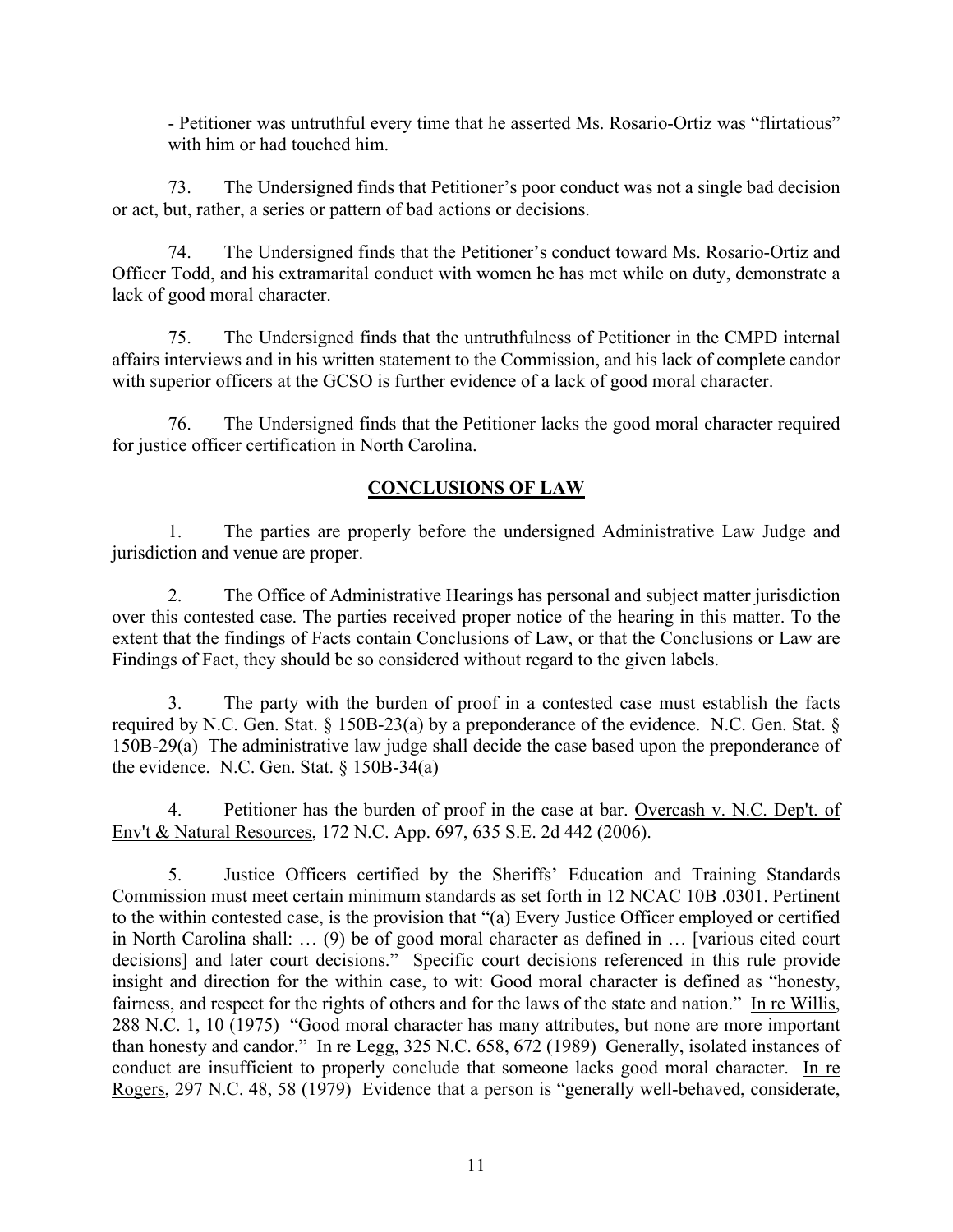and respectful to family and friends … does not rise to the level which would entitle … a finding … of 'good character' … ." State v. Benbow, 309 N.C. 538, 548 (1983)

6. There is precedent for a finding of lack of good moral character based upon onduty extramarital sexual conduct by a law enforcement officer. Final Agency Decision, Luke Thomas Marcum v NC Criminal Justice Education and Training Standards Commission, 15 DOJ 7702, entered on June 5, 2017. The Respondent Commission found that the law enforcement officer's behavior demonstrated a lack of good moral character but noted "he was completely open and forthcoming regarding what had occurred" and was "very remorseful regarding his behavior." Several witnesses testified on Marcum's behalf. Ultimately, the Respondent determined that the petitioner had "show[n] a lack of good moral character, however, Petitioner has shown through competent endorsement that his moral character has been rehabilitated since that time."

7. Petitioner's present good conduct is recent, of short duration and, at this time, is not sufficient to show that he has been rehabilitated.

8. Petitioner lacks the good moral character based upon the two separate admitted incidents of making inappropriate sexual advances while on duty.

9. His lack of good moral character is confirmed by the fact he repeatedly lied on multiple occasions about the incidents and only admitted wrongdoing when confronted with concrete evidence that contradicted his story.

10. Petitioner's good job performance at the GCSO is not an assurance that Petitioner has remedied his character. Petitioner has all along done generally good police work and had a good reputation. It was only when he made advances on women who were strong enough to stand up to his coercive behavior and there was hard evidence to corroborate their stories, that his misconduct came to light and he admitted wrongdoing.

11. The evidence presented in this case shows that Petitioner lacks the good moral character required of every Justice Officer in the State of North Carolina.

12. The evidence presented in this case shows that Petitioner lacks good moral character in that: he repeatedly lied about both the Rosario-Ortiz and Todd incidents; he was not well-behaved and did not show respect for either victim; his conduct in these incidents was not an isolated event; he was not completely forthcoming with his superior officers at the GCSO about the events while employed by the CMPD and about the CMPD internal affairs investigations; his current good behavior does not rise to a level that entitles him to a finding of good moral conduct; his expressions of remorse follow the pattern of conduct in his internal affairs interviews of admitting guilt only after confrontation with evidence of his poor conduct.

## **PROPOSAL FOR DECISION**

Based on the foregoing Findings of Fact and Conclusions of law, it is proposed that Petitioner's justice officer certification be denied on the ground that he lacks the good moral character.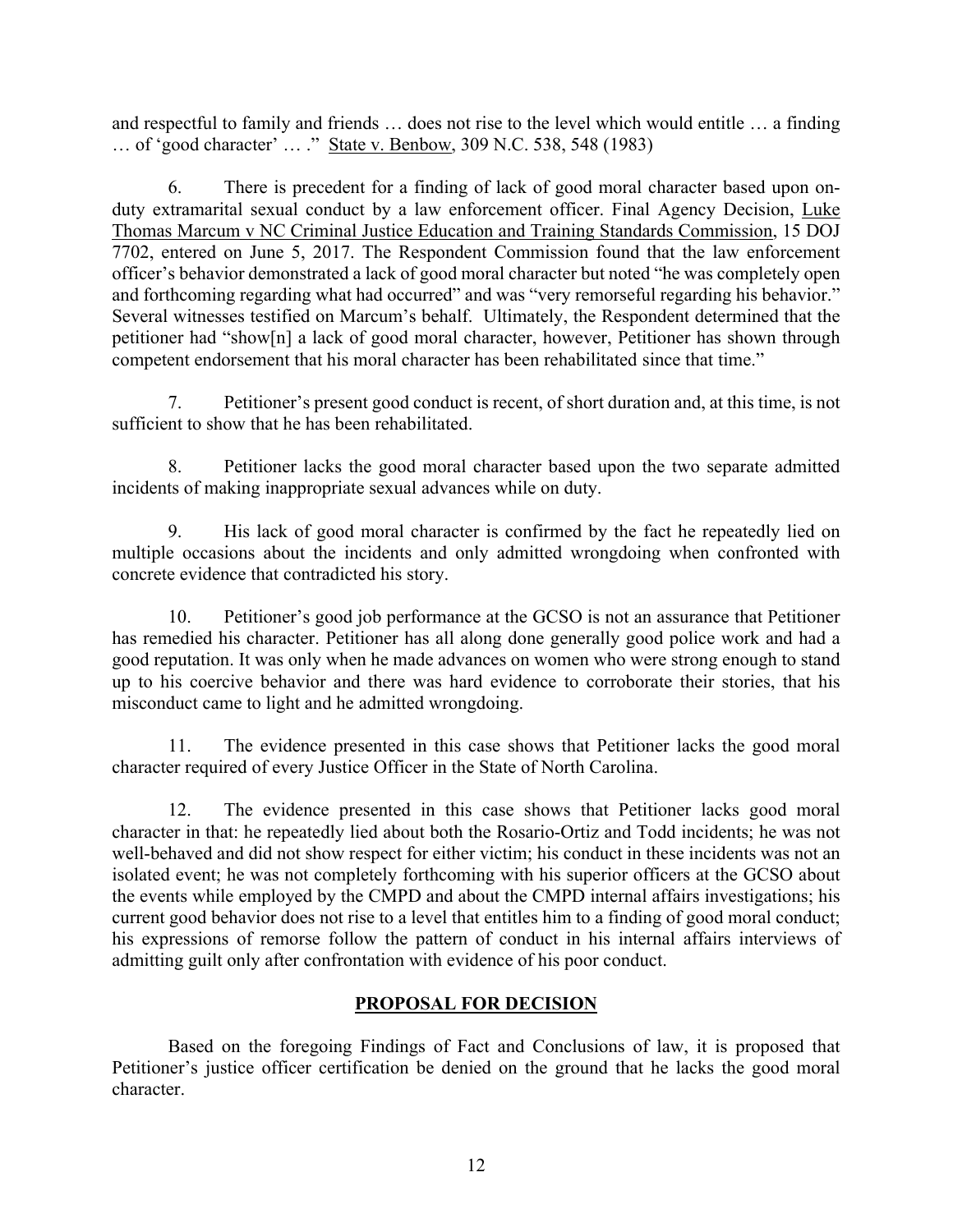#### **NOTICE**

The agency making the final decision in this contested case is required to give each party an opportunity to file exceptions to this Proposal for Decision, to submit proposed Findings of Fact, and to present oral and written arguments to the agency. N.C.G.S. § 150B-40(e).

The agency that will make the final decision in this contested case is the North Carolina Sheriffs' Education and Training Standards Commission.

The agency shall serve a copy of its Final Decision in this case on the Office of Administrative Hearings, 6714 Mail Service Center, Raleigh, N.C. 27699-6700.

IT IS SO ORDERED.

This the 31st day of May, 2022.

lina Natharle

Selina Malherbe Administrative Law Judge